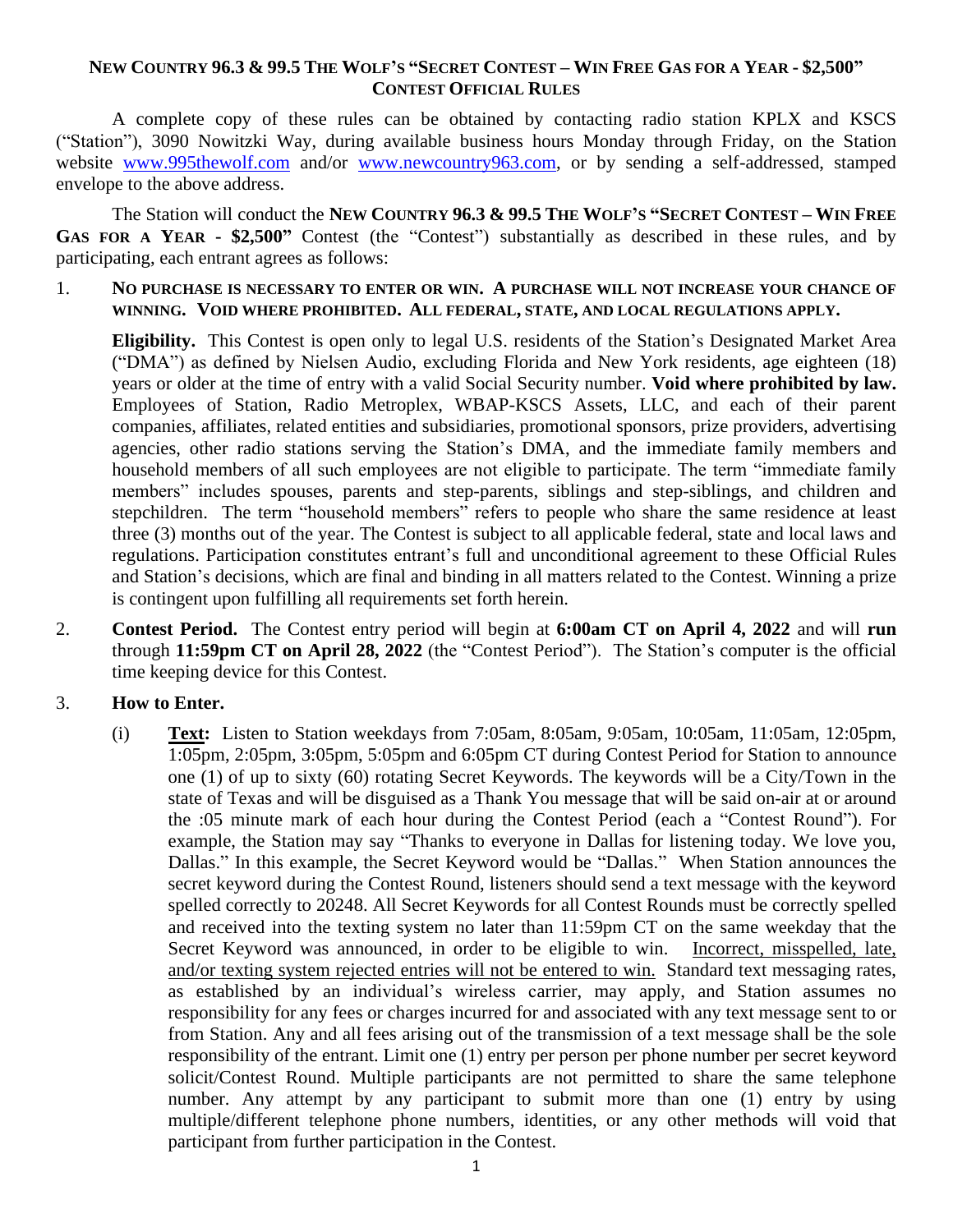- (ii) **Free Alternate Method of Entry Online:** Listen to the Station during a Contest Round. When Station announces the secret keyword during the Contest Round, visit the Station's "Secret Contest" webpage [www.995thewolf.com/secretcontest](http://www.995thewolf.com/secretcontest) and/or [www.newcountry963.com/secretcontest](http://www.newcountry963.com/secretcontest) during the Contest Period, and complete an entry form including providing the Secret Keyword(s) spelled correctly. You must successfully submit the Secret Keyword(s) correctly spelled and your complete and accurate registration information no later than 11:59pm CT on the same weekday that the Secret Keyword was announced in order to receive a valid entry. Incorrect, misspelled, late, and/or system rejected entries due to any technical misfunction will not be entered to win. Limit one (1) entry per person per keyword solicit/Contest Round, regardless of how many email addresses a person may possess and use. Multiple participants are not permitted to share the same email address. Any attempt by any participant to submit more than one (1) entry by using multiple/different email addresses, identities, registrations and logins, or any other methods will void that entry and the participant may be disqualified. Use of any automated system to participate is prohibited and will result in disqualification. Station is not responsible for lost, late, incomplete, invalid, unintelligible, inappropriate or misdirected registrations, all of which will be disqualified. In the event of a dispute as to any registration, the authorized account holder of the email address used to register will be deemed to be the participant. The "authorized account holder" is the natural person assigned the telephone number by the wireless carrier or an email address by an Internet access provider, online service provider or other organization responsible for assigning email addresses for the domain associated with the submitted address. Potential winner may be required to show proof of being the authorized account holder. All entries become the sole and exclusive property of Station and will not be returned. Station reserves the right to contact entrants and all other individuals whose email address is submitted as part of this promotion. No mail-in entries will be accepted.
- 4. **Winner Selection.** On or about 10:00am CT on Friday, April 29, 2022, Station will select one (1) potential winner(s) in a random drawing from among all valid entries received by Station during the Contest Period. The winning entrant will be contacted using the email address and/or telephone number provided with the entry and may be awarded the prize (subject to verification of eligibility and compliance with the terms of these rules). Station's decisions as to the administration and operation of the Contest and the selection of the potential winner are final and binding in all matters related to the Contest. Failure to respond to the initial verification contact within one (1) day of notification or failure to claim the prize within one (1) day of verification as a winner will result in disqualification and forfeiture of the prize.
- 5. **Verification of Potential Winner.** THE ELIGIBILITY OF ALL POTENTIAL CONTEST WINNERS IS SUBJECT TO VERIFICATION BY STATION WHOSE DECISIONS ARE FINAL AND BINDING IN ALL MATTERS RELATED TO THE CONTEST. The potential winner must continue to comply with all terms and conditions of these Official Rules, and winning is contingent upon fulfilling all requirements. The potential winner may be notified by email and/or telephone call after the date of random drawing and/or winner determination. The potential winner will be required to sign and return to Station, within one (1) day of the date notice is sent, an affidavit of eligibility and a liability/publicity release (except where prohibited) to claim the prize, if applicable. A winner who returns the affidavit of eligibility and liability/publicity release will be deemed to have accepted the contest prize and thereafter will not be permitted to rescind their acceptance of the prize and/or return the prize. If a potential winner cannot be contacted, fails to sign and return the affidavit of eligibility and/or the liability/publicity release within the required time period (if applicable), or if the prize or prize notification is returned as undeliverable, potential winner forfeits prize. In the event that the potential winner of a prize is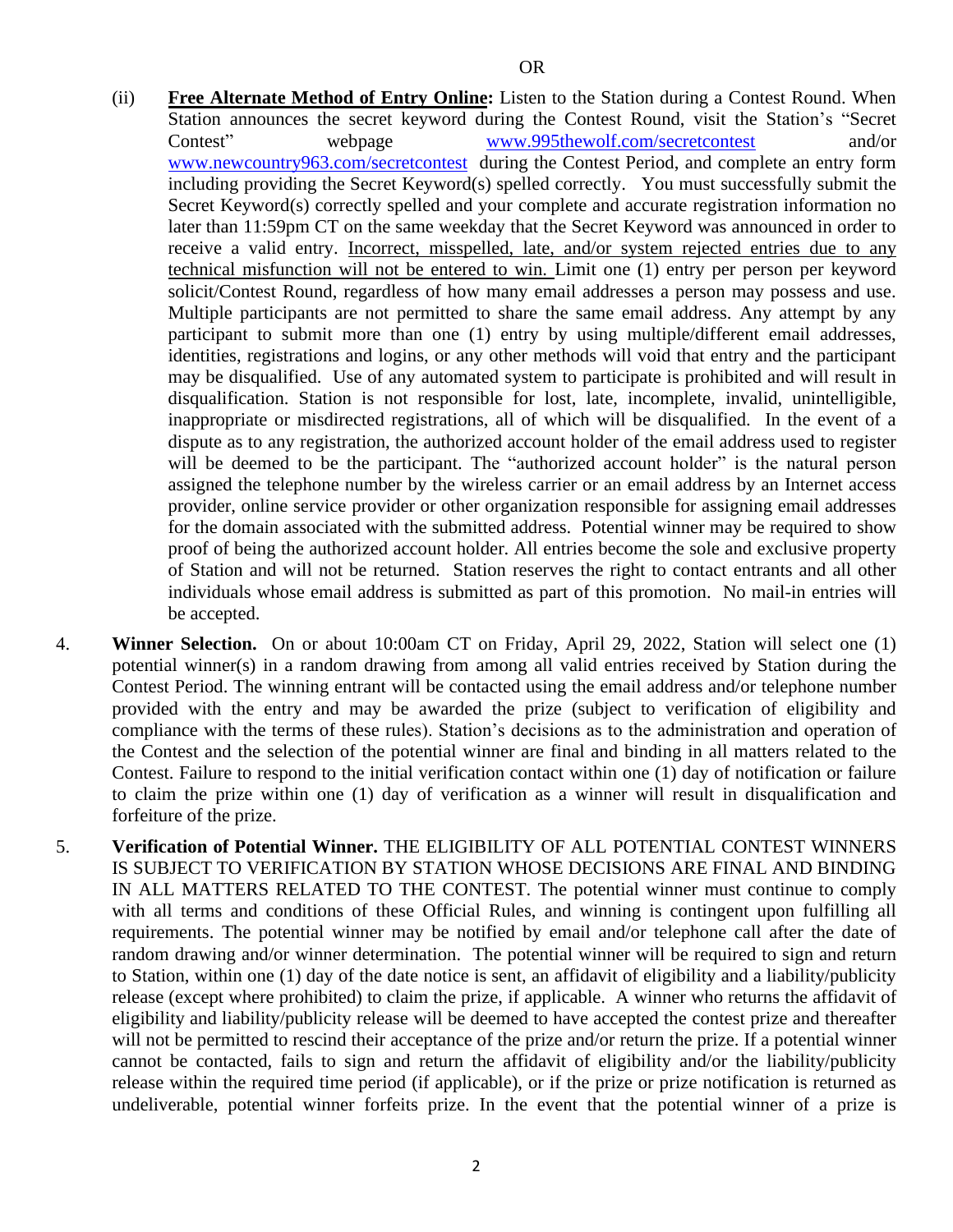disqualified for any reason, Station may award the applicable prize to an alternate winner by random drawing from among all remaining eligible entries. Unclaimed prizes may not be awarded.

6. **Prizes. One (1)** prize will be awarded in this Contest. The winner will receive: Free Gas for a Year in the form of a \$2,500 check or visa cash card.

The approximate retail value ("ARV") of each prize is two thousand five hundred dollars. (\$2,500.00).

# **TOTAL ARV OF ALL CONTEST PRIZES IS: TWO THOUSAND FIVE HUNDRED DOLLARS AND SEVENTY CENTS (\$2,500.00).**

**For entry to the prize event(s), each event attendee may be required to show valid proof of vaccination against the COVID-19 virus and/or valid proof of a negative test for the COVID-19 virus within 72 hours (or such other time as the event organizers require) prior to the event(s). Event attendees are encouraged to check event organizer's website for up-to-date COVID-19 protocol for the event.**

Winner is responsible for all taxes associated with prize receipt and/or use. Odds of winning a prize depend on a number of factors including the number of eligible entries received during the Contest Period and listeners participating at any given time.

There is no substitution, transfer, or cash equivalent for prizes, except that the Station may, in its sole discretion and to the extent permitted by law, substitute prizes of comparable value or cash. The prizes are expressly limited to the item(s) listed above and do not include taxes, gratuities or any other expenses. Any tickets and/or gift certificates/cards awarded as part of a prize will be subject to the terms and conditions set forth by the issuer and are valid only on the date(s) printed on the tickets or gift certificates/cards. Other restrictions may apply.

If any prize or a portion of any prize is postponed, cancelled, or otherwise unavailable due to disease, epidemic, pandemic, quarantine, any acts of government and/or any reason that is beyond the control of Station or any Sponsor, then no substitution shall be provided. Station and any Sponsors make no representation or warranty about the safety of any prize. By accepting and using a prize, each winner acknowledges and assumes all risks of accepting and using the prize, and any other risks associated with the prize.

7. **Entry Conditions and Release.** By entering, each entrant agrees to: (a) comply with and be bound by these Official Rules and the decisions of the Station, which are binding and final in all matters relating to this Contest; (b) release and hold harmless Station, Cumulus Media New Holdings Inc., and each of their affiliated companies, participating sponsors, the prize suppliers and any other organizations responsible for sponsoring, fulfilling, administering, advertising or promoting the Contest, and each of their respective past and present officers, directors, employees, agents and representatives (collectively, the "Released Parties") from and against any and all claims, expenses, and liability, including but not limited to negligence and damages of any kind to persons and property, including but not limited to invasion of privacy (under appropriation, intrusion, public disclosure of private facts, false light in the public eye or other legal theory), defamation, slander, libel, violation of right of publicity, infringement of trademark, copyright or other intellectual property rights, property damage, or death or personal injury arising out of or relating to a entrant's entry, creation of an entry or submission of an entry, participation in the Contest, acceptance or use or misuse of prize (including any travel or activity related thereto) and/or the broadcast, exploitation or use of entry; and (c) indemnify, defend and hold harmless the Released Parties from and against any and all claims, expenses, and liabilities (including reasonable attorneys' fees) arising out of or relating to an entrant's participation in the Contest and/or entrant's acceptance, use, non-use or misuse of the prize.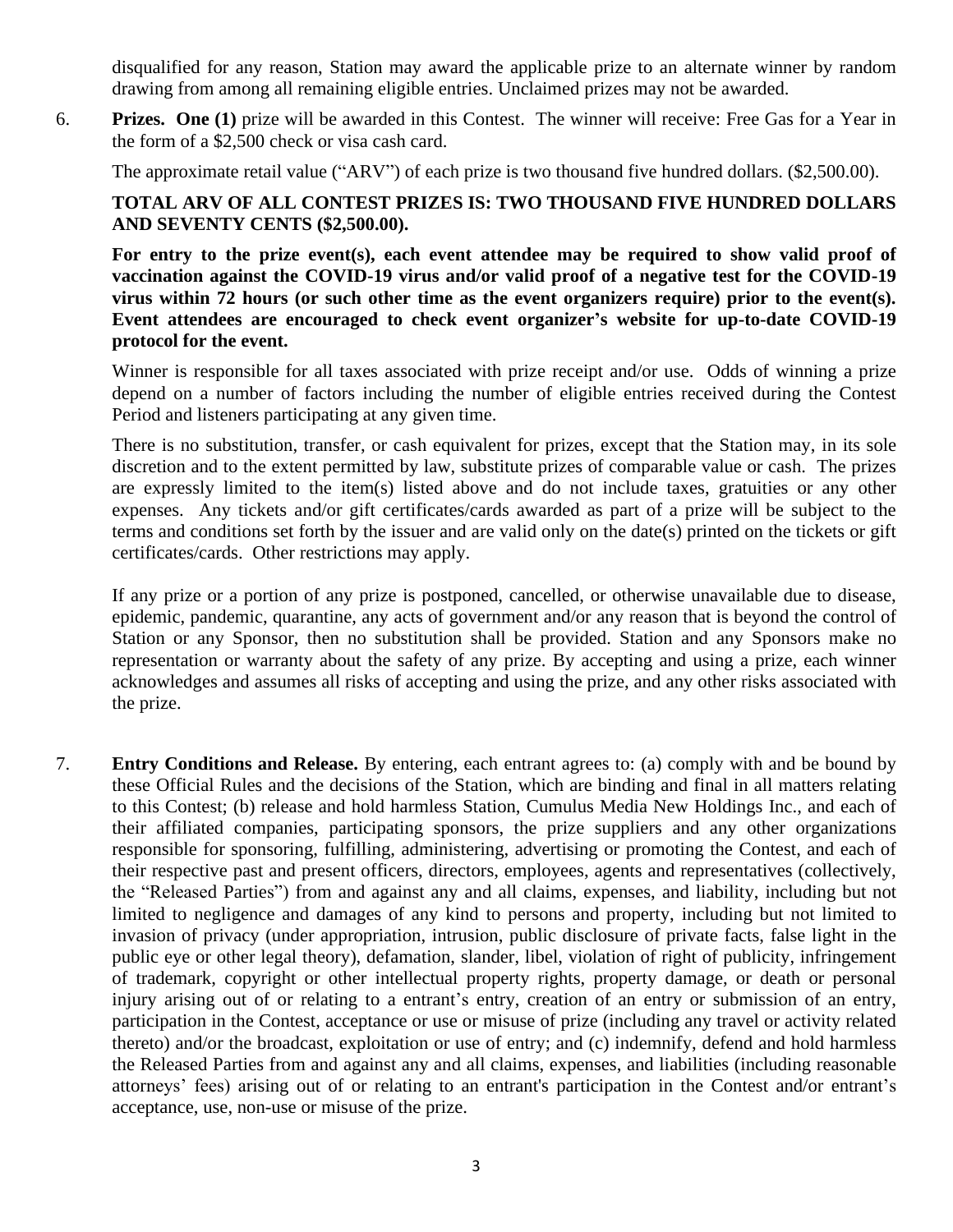- 8. **Publicity.** Participation in the Contest constitutes entrant's consent to use by the Station and its agent of entrant's name, likeness, photograph, voice, opinions, entry, and/or biographical information (including hometown and state) for promotional purposes in any media, worldwide, without further payment or consideration, unless otherwise prohibited by law.
- 9. **Taxes.** All State, Local, Federal and/or other taxes, duties, tariffs, title fees, licensing fees, or other fees for prizes awarded become the sole responsibility of the winner. All those who win a prize or prizes valued \$600 or more in any given year will be issued an IRS Form 1099 to report their winnings.
- 10. **General Conditions.** Station reserves the right to cancel, suspend and/or modify the Contest, or any part of it, if any fraud, technical failures or any other factor beyond Station's reasonable control impairs the integrity or proper functioning of the Contest, as determined by Station in its sole discretion. Station reserves the right in its sole discretion to disqualify any individual it finds to be tampering with the entry process or the operation of the Contest or to be acting in violation of these Official Rules or acting in an unsportsmanlike or disruptive manner. Any attempt by any person to deliberately undermine the legitimate operation of the Contest may be a violation of criminal and civil law, and, should such an attempt be made, Station reserves the right to seek damages from any such person to the fullest extent permitted by law. Station's failure to enforce any term of these Official Rules shall not constitute a waiver of that provision.
- 11. **Limitations of Liability.** The Released Parties are not responsible for: (a) any incorrect or inaccurate information, whether caused by Station, entrants, printing errors or by any of the equipment or programming associated with or utilized in the Contest; (b) technical failures of any kind, including but not limited to malfunctions, interruptions, or disconnections in phone lines or network hardware or software; (c) unauthorized human intervention in any part of the entry process or the Contest; (d) technical or human error that may occur in the administration of the Contest or the processing of entries; or (e) any injury or damage to persons or property that may be caused, directly or indirectly, in whole or in part, from entrant's participation in the Contest or receipt or use, non-use or misuse of any prize. No more than the stated number of prizes will be awarded. In event that a production, technical, programming or other error causes more than stated number of prizes as set forth in these Official Rules to be claimed, Station reserves the right to award only the stated number of prizes by a random drawing among all legitimate, unawarded, eligible prize claims.
- 12. **Disputes.** Entrant agrees that: (a) any and all disputes, claims and causes of action arising out of or connected with this Contest, or any prizes awarded, shall be resolved individually, without resort to any form of class action; (b) any and all disputes, claims and causes of action arising out of or connected with this Contest, or any prizes awarded, shall be resolved exclusively by the United States District Court or the appropriate state court located in the Station's listening area; (c) any and all claims, judgments and awards shall be limited to actual out-of-pocket costs incurred, including costs associated with entering this Contest, but in no event attorneys' fees; and (d) under no circumstances will entrant be permitted to obtain awards for, and entrant hereby waives all rights to claim punitive, incidental and consequential damages and any other damages, other than for actual out-of-pocket expenses, and any and all rights to have damages multiplied or otherwise increased. SOME JURISDICTIONS DO NOT ALLOW THE LIMITATIONS OR EXCLUSION OF LIABILITY FOR INCIDENTAL OR CONSEQUENTIAL DAMAGES, SO THE ABOVE MAY NOT APPLY TO YOU. All issues and questions concerning the construction, validity, interpretation and enforceability of these Official Rules, or the rights and obligations of entrant and Station in connection with the Contest, shall be governed by, and construed in accordance with, the laws of the state in which the Station is located, without giving effect to any choice of law or conflict of law rules (whether of the state in which the Station is located or any other jurisdiction), which would cause the application of the laws of any jurisdiction other than the state in which the Station is located.
- 13. **Entrant's Personal Information.** Information collected from entrants is subject to Station's Privacy Policy, which is available on the Station's website under the "Privacy Policy" link. All entry blanks,